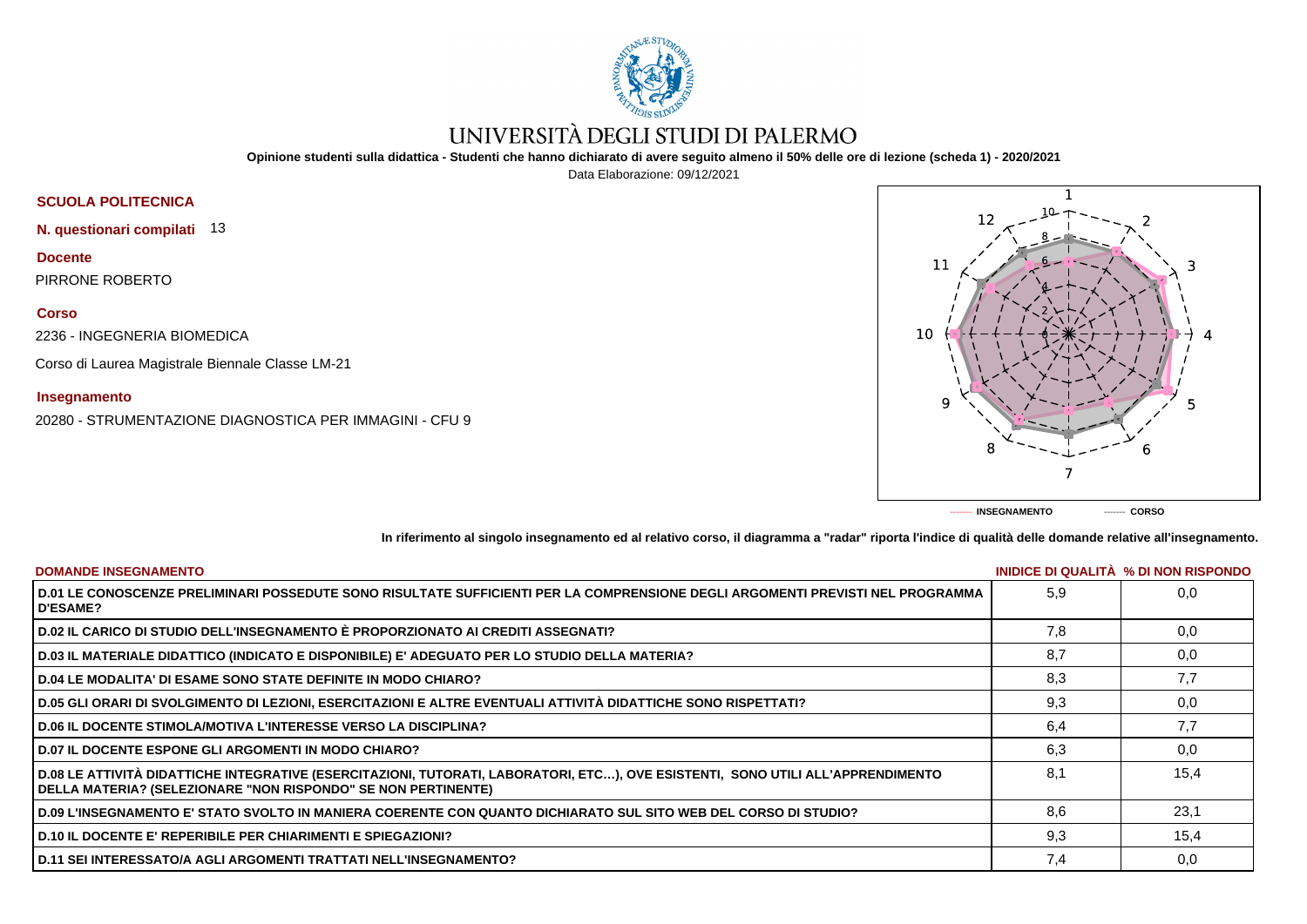**DOMANDE INSEGNAMENTO INIDICE DI QUALITÀ % DI NON RISPONDO**

**D.12 SEI COMPLESSIVAMENTE SODDISFATTO DI COME E' STATO SVOLTO QUESTO INSEGNAMENTO, ANCHE NEL CASO IN CUI QUESTO SIA STATO FRUITO CON MODALITA' A DISTANZA?**

#### **INFO STUDENTE E SUGGERIMENTI**

|                                                                                                                                                                    | 1° IN CORSO                                                          |           | 2° IN CORSO                                | 3° IN CORSO                                                                                                       |                             | 4° IN CORSO                                 |                                                          |                                          | 5° IN CORSO                                                                                                                            |                             |                                               | 6° IN CORSO                               |     | <b>FUORI CORSO</b>  |
|--------------------------------------------------------------------------------------------------------------------------------------------------------------------|----------------------------------------------------------------------|-----------|--------------------------------------------|-------------------------------------------------------------------------------------------------------------------|-----------------------------|---------------------------------------------|----------------------------------------------------------|------------------------------------------|----------------------------------------------------------------------------------------------------------------------------------------|-----------------------------|-----------------------------------------------|-------------------------------------------|-----|---------------------|
| <b>D.02 ANNO DI CORSO</b>                                                                                                                                          | 0,0                                                                  |           | 100,0<br>0,0                               |                                                                                                                   |                             | 0,0                                         |                                                          |                                          | 0,0                                                                                                                                    |                             | 0,0                                           |                                           |     | 0,0                 |
|                                                                                                                                                                    | <b>LICEO</b><br>LICEO SOCIO-<br><b>CLASSICO</b><br><b>PEDAGOGICO</b> |           | <b>IST. TECNICO</b><br><b>PER GEOMETRI</b> | <b>LICEO</b><br><b>SCIENTIFICO</b>                                                                                |                             | <b>IST. TECNICO</b>                         |                                                          | IST.<br><b>COMMERCIALE PROFESSIONALE</b> |                                                                                                                                        | <b>ALTRI LICEI</b>          |                                               | <b>IST. TECNICO</b><br><b>INDUSTRIALE</b> |     | <b>ALTRO</b>        |
| <b>D.01 SCUOLA SECONDARIA DI</b><br><b>PROVENIENZA</b>                                                                                                             | 0,0<br>30,8                                                          |           | 0,0                                        |                                                                                                                   | 0,0<br>69,2                 |                                             | 0,0                                                      |                                          | 0,0                                                                                                                                    |                             | 0,0                                           |                                           | 0,0 |                     |
|                                                                                                                                                                    | <b>IN SEDE</b>                                                       |           |                                            |                                                                                                                   | <b>FUORI SEDE PENDOLARE</b> |                                             |                                                          |                                          |                                                                                                                                        | <b>FUORI SEDE STANZIALE</b> |                                               |                                           |     |                     |
| <b>D.02 RESIDENZA</b>                                                                                                                                              |                                                                      | 30,8      |                                            |                                                                                                                   |                             | 15,4                                        |                                                          |                                          |                                                                                                                                        |                             |                                               | 53,9                                      |     |                     |
|                                                                                                                                                                    | $0 - 30$                                                             | $31 - 60$ | 61-90                                      | $91 - 120$                                                                                                        |                             | 121-150                                     | 151-180                                                  |                                          | 181-210                                                                                                                                |                             | 211-240                                       | 241-270                                   |     | 271-300             |
| <b>D.03 NUMERO TOTALE DI CREDITI</b><br><b>ACQUISITI ALLA DATA DELLA</b><br><b>RILEVAZIONE</b>                                                                     | 0,0                                                                  | 7,7       | 69,2                                       | 23,1                                                                                                              |                             | 0,0                                         | 0,0                                                      |                                          | 0,0                                                                                                                                    |                             | 0,0                                           | 0,0                                       |     | 0,0                 |
|                                                                                                                                                                    | <b>ESCLUSIVAMENTE IN</b><br><b>PRESENZA</b>                          |           |                                            | SIMULTANEAMENTE IN<br>PRESENZA O IN MODALITÀ<br><b>BLENDED (IN PARTE A</b><br><b>DISTANZA)</b>                    |                             | <b>ESCLUSIVAMENTE A</b><br><b>DISTANZA,</b> | PREVALENTEMENTE IN<br><b>MODALITÀ SINCRONA</b>           |                                          | <b>MODALITÀ ASINCRONA (CON</b><br><b>PUBBLICAZIONE DI LEZIONI</b><br><b>REGISTRATE ED EVENTUALI</b><br><b>INCONTRI CON IL DOCENTE)</b> | <b>DISTANZA,</b>            | <b>ESCLUSIVAMENTE A</b><br>PREVALENTEMENTE IN |                                           |     | <b>NON RISPONDO</b> |
| <b>D.13 L'INSEGNAMENTO È STATO</b><br><b>EROGATO DAL DOCENTE</b>                                                                                                   | 0,0                                                                  |           |                                            | 0,0                                                                                                               |                             | 92,3                                        |                                                          | 7,7                                      |                                                                                                                                        |                             | 0,0                                           |                                           |     |                     |
|                                                                                                                                                                    | <b>INTERAMENTE IN PRESENZA</b>                                       |           |                                            | <b>PREVALENTEMENTE IN</b><br>PRESENZA (PER OLTRE IL 75% E PARZIALMENTE A DISTANZA<br><b>DEL MONTE ORE TOTALE)</b> |                             |                                             | (CIRCA IL 50% DELLE ORE PER<br><b>CIASCUNA MODALITÀ)</b> |                                          | <b>PARZIALMENTE IN PRESENZA ESCLUSIVAMENTE A DISTANZA</b>                                                                              |                             |                                               |                                           |     | <b>NON RISPONDO</b> |
| <b>D.14 IN CASO DI DIDATTICA</b><br>"BLENDED" O DI LEZIONI RESE<br><b>DISPONIBILI IN PIATTAFORMA, HAI</b><br><b>SCELTO DI FREQUENTARE</b><br><b>L'INSEGNAMENTO</b> | 0,0                                                                  |           |                                            | 7,7                                                                                                               |                             | 7,7                                         |                                                          |                                          |                                                                                                                                        | 30,8                        |                                               |                                           |     | 53,9                |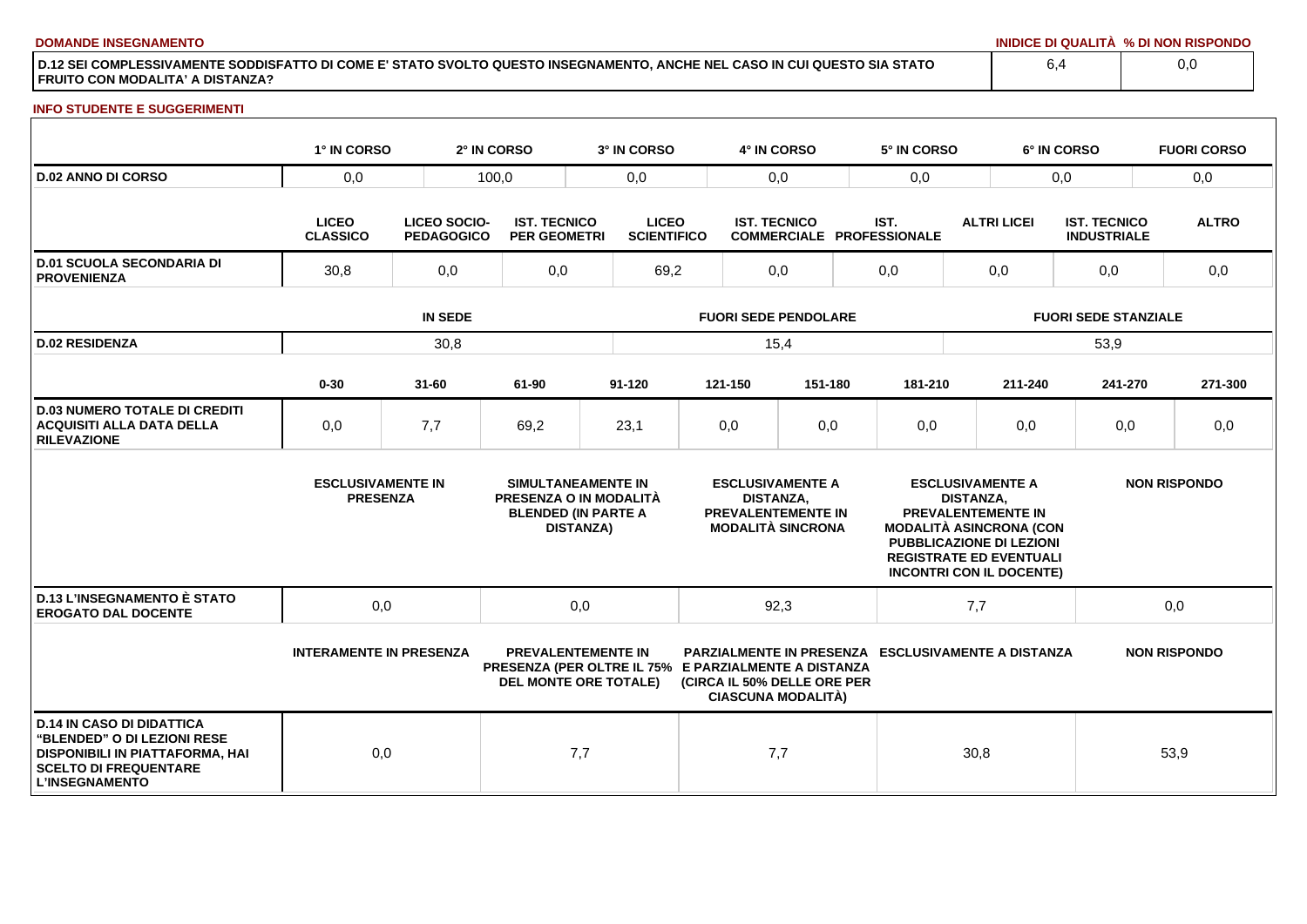|                                                                                                                                                                                                                    |                                                                                                                           | SÌ               |  | <b>NO</b>                                                                            |                                                                               |     |                                                                  |              | <b>SOLO IN PARTE</b> |                                                                                 |      |                     | <b>NON RISPONDO</b> |                               |  |
|--------------------------------------------------------------------------------------------------------------------------------------------------------------------------------------------------------------------|---------------------------------------------------------------------------------------------------------------------------|------------------|--|--------------------------------------------------------------------------------------|-------------------------------------------------------------------------------|-----|------------------------------------------------------------------|--------------|----------------------|---------------------------------------------------------------------------------|------|---------------------|---------------------|-------------------------------|--|
| <b>D.15 INDIPENDENTEMENTE DALLA</b><br>MODALITÀ DI EROGAZIONE<br>DELL'INSEGNAMENTO, IL DOCENTE<br>HA RESO DISPONIBILI LE SUE LEZIONI<br><b>REGISTRATE SU PIATTAFORMA?</b>                                          | 100,0                                                                                                                     |                  |  |                                                                                      | 0,0                                                                           |     |                                                                  |              | 0,0                  |                                                                                 |      |                     | 0,0                 |                               |  |
|                                                                                                                                                                                                                    | <b>TRAMITE</b><br><b>RICEVIMENTO SU</b><br>PIATTAFORMA,<br><b>NEGLI ORARI</b><br><b>PREDEFINITI DAL</b><br><b>DOCENTE</b> |                  |  | <b>TRAMITE</b><br><b>APPUNTAMENTI A</b><br><b>RICHIESTA SU</b><br><b>PIATTAFORMA</b> | <b>TRAMITE EMAIL</b>                                                          |     | <b>TRAMITE CHAT O</b><br>PER TELEFONO, SU<br><b>APPUNTAMENTO</b> |              |                      | DURANTE LE LEZIONI DURANTE LE LEZIONI<br><b>IN PRESENZA</b>                     |      | A DISTANZA          | <b>NON RISPONDO</b> |                               |  |
| D.16 CON QUALI MODALITÀ HAI<br><b>INTERAGITO PREVALENTEMENTE CON</b><br>IL DOCENTE DURANTE LA FASE DI<br><b>SVOLGIMENTO DELL'INSEGNAMENTO?</b>                                                                     | 0,0<br>7,7                                                                                                                |                  |  | 15,4                                                                                 |                                                                               | 0,0 |                                                                  |              | 0,0                  |                                                                                 | 53,9 | 23,1                |                     |                               |  |
|                                                                                                                                                                                                                    | $\mathbf{1}$                                                                                                              | $\overline{2}$   |  | 3                                                                                    | 4                                                                             | 5   |                                                                  | 6            | $\overline{7}$       | 8                                                                               |      | 9                   | 10                  | <b>NON</b><br><b>RISPONDO</b> |  |
| D.17 IL DOCENTE TI E SEMBRATO A<br><b>SUO AGIO NELLA GESTIONE DELLA</b><br><b>DIDATTICA A DISTANZA?</b>                                                                                                            | 0,0                                                                                                                       | 0,0              |  | 0,0                                                                                  | 0,0                                                                           | 0,0 |                                                                  | 7,7          | 7,7                  | 30,8                                                                            |      | 15,4                | 38,5                | 0,0                           |  |
|                                                                                                                                                                                                                    | <b>NELLA STESSA CITTÀ SEDE</b>                                                                                            | <b>DEL CORSO</b> |  |                                                                                      | IN UN'ALTRA CITTÀ/PAESE,<br><b>ENTRO 50 KM DALLA SEDE</b><br><b>DEL CORSO</b> |     | IN UN'ALTRA CITTÀ/PAESE, A<br>PIÙ DI 50 KM DALLA SEDE DEL        | <b>CORSO</b> |                      | IN UN ALTRO PAESE UE O<br><b>EXTRA UE</b>                                       |      |                     | <b>NON RISPONDO</b> |                               |  |
| <b>D.18 NEL PERIODO DI FREQUENZA</b><br>DELL'INSEGNAMENTO HAI ABITATO<br><b>PREVALENTEMENTE:</b>                                                                                                                   |                                                                                                                           | 53,9             |  |                                                                                      | 23,1                                                                          |     |                                                                  | 15,4         |                      | 0,0                                                                             |      | 7,7                 |                     |                               |  |
|                                                                                                                                                                                                                    | <b>UNO SPAZIO PRIVATO</b>                                                                                                 |                  |  | SI, HO AVUTO A DISPOSIZIONE SI, HO AVUTO A DISPOSIZIONE SI, HO AVUTO A DISPOSIZIONE  | UNO SPAZIO CONDIVISO CON<br><b>ORARI A ROTAZIONE</b>                          |     | <b>UNO SPAZIO CONDIVISO E</b><br><b>CON SOVRAPPOSIZIONE DI</b>   | <b>ORARI</b> |                      | <b>NO, NON HO AVUTO A</b><br><b>DISPOSIZIONE UNO SPAZIO</b><br><b>SPECIFICO</b> |      | <b>NON RISPONDO</b> |                     |                               |  |
| <b>D.19 NELL'ALLOGGIO IN CUI HAI</b><br><b>ABITATO HAI AVUTO A DISPOSIZIONE</b><br>UNO SPAZIO NEL QUALE POTERE<br>SVOLGERE EVENTUALI ATTIVITÀ DI<br>STUDIO A DISTANZA (LEZIONI,<br><b>COLLOQUI CON DOCENTI, )?</b> |                                                                                                                           | 84,6             |  |                                                                                      | 0,0                                                                           |     |                                                                  | 0,0          |                      | 0,0                                                                             |      | 15,4                |                     |                               |  |
|                                                                                                                                                                                                                    |                                                                                                                           | <b>PC</b>        |  |                                                                                      | <b>TABLET</b>                                                                 |     | <b>SMARTPHONE</b>                                                |              |                      | <b>ALTRO</b>                                                                    |      | <b>NON RISPONDO</b> |                     |                               |  |
| <b>D.20 DURANTE LA FREQUENZA</b><br><b>DELL'INSEGNAMENTO QUALE</b><br>STRUMENTAZIONE HAI UTILIZZATO IN<br><b>CASA PIÙ FREQUENTEMENTE?</b>                                                                          |                                                                                                                           | 92,3             |  |                                                                                      | 0,0                                                                           |     | 0,0                                                              |              |                      | 0,0                                                                             |      |                     | 7,7                 |                               |  |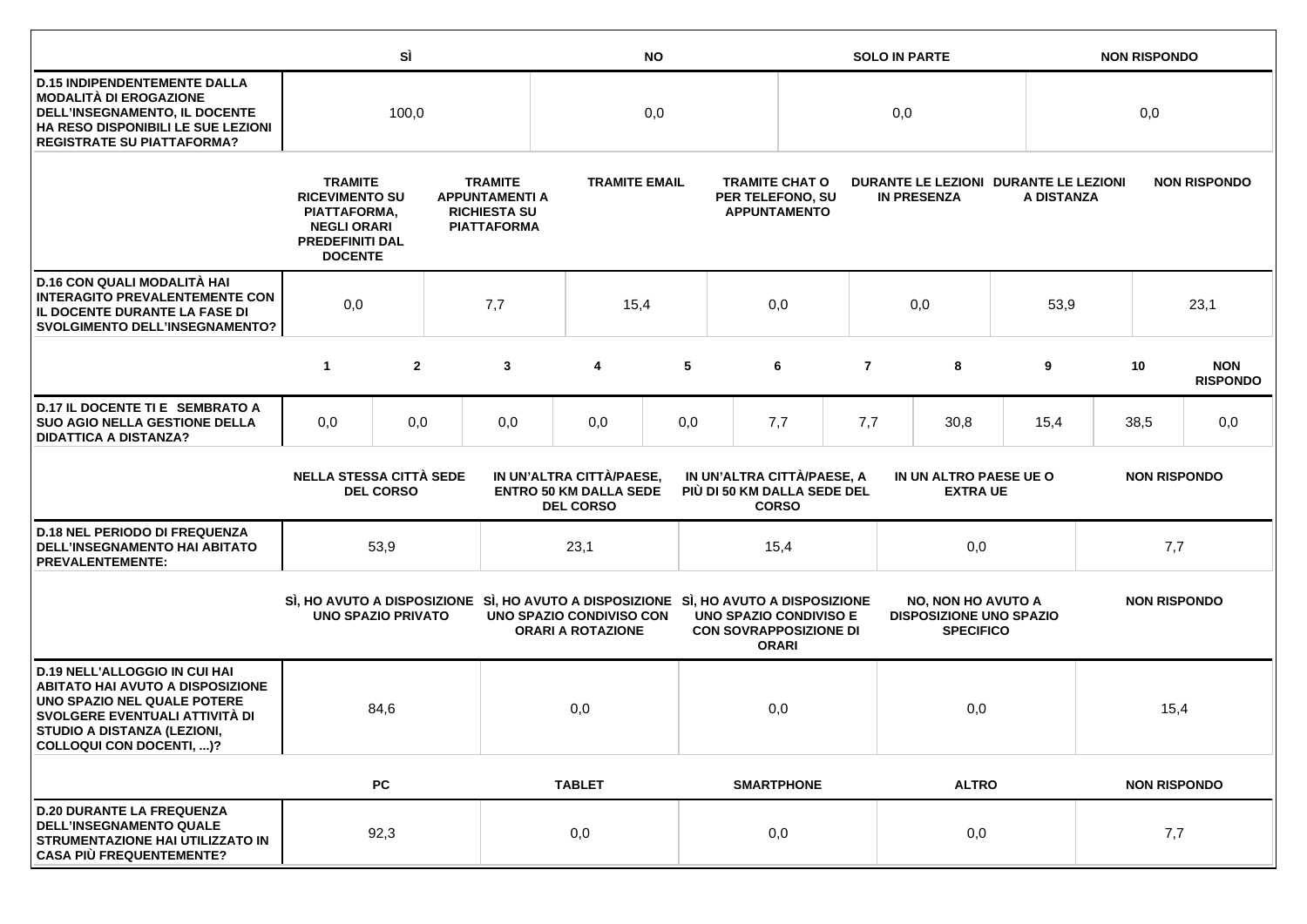|                                                                                                                                                                                                                                                                                    |             | AD USO ESCLUSIVAMENTE<br><b>PERSONALE</b> | AD USO CONDIVISO, CON<br><b>ORARI A ROTAZIONE</b> |     | AD USO CONDIVISO, CON<br>SOVRAPPOSIZIONE DI ORARI |           |                | <b>NON HO AVUTO A</b><br><b>DISPOSIZIONE IN CASA</b><br><b>ALCUNO STRUMENTO</b> |                     | <b>NON RISPONDO</b> |                     |                               |  |  |  |
|------------------------------------------------------------------------------------------------------------------------------------------------------------------------------------------------------------------------------------------------------------------------------------|-------------|-------------------------------------------|---------------------------------------------------|-----|---------------------------------------------------|-----------|----------------|---------------------------------------------------------------------------------|---------------------|---------------------|---------------------|-------------------------------|--|--|--|
| <b>D.21 CON QUALE MODALITÀ DI</b><br>UTILIZZO HAI AVUTO A DISPOSIZIONE<br>IN CASA UN PC/TABLET?                                                                                                                                                                                    |             | 92,3                                      |                                                   | 0,0 |                                                   | 0,0       |                |                                                                                 | 0,0                 |                     | 7,7                 |                               |  |  |  |
|                                                                                                                                                                                                                                                                                    | $\mathbf 1$ | $\mathbf{2}$                              | $\mathbf{3}$                                      | 4   | 5                                                 | 6         | $\overline{7}$ |                                                                                 | 8                   | 9                   | 10                  | <b>NON</b><br><b>RISPONDO</b> |  |  |  |
| <b>D.22 LE APPARECCHIATURE</b><br>(COMPUTER, TABLET, TELEFONINO) E<br>LA CONNESSIONE INTERNET A TUA<br><b>DISPOSIZIONE TI HANNO PERMESSO</b><br>DI FRUIRE IN MODO SODDISFACENTE<br>(AUDIO, VIDEO, INTERATTIVITÀ) DELLE<br>ATTIVITÀ DELL'INSEGNAMENTO<br><b>EROGATE A DISTANZA?</b> | 0,0         | 0,0                                       | 0,0                                               | 0,0 | 7,7                                               | 0,0       | 15,4           |                                                                                 | 30,8                | 30,8                | 7,7                 | 7,7                           |  |  |  |
|                                                                                                                                                                                                                                                                                    |             | SI                                        |                                                   |     |                                                   | <b>NO</b> |                |                                                                                 | <b>NON RISPONDO</b> |                     |                     |                               |  |  |  |
| <b>D.23 SUGGERISCI DI ALLEGGERIRE IL</b><br><b>CARICO DIDATTICO COMPLESSIVO</b>                                                                                                                                                                                                    |             | 30,8<br>61,5                              |                                                   |     |                                                   |           |                |                                                                                 | 7,7                 |                     |                     |                               |  |  |  |
|                                                                                                                                                                                                                                                                                    |             | SI<br><b>NO</b>                           |                                                   |     |                                                   |           |                |                                                                                 | <b>NON RISPONDO</b> |                     |                     |                               |  |  |  |
| <b>D.24 SUGGERISCI DI AUMENTARE</b><br>L'ATTIVITA' DI SUPPORTO DIDATTICO                                                                                                                                                                                                           |             | 38,5                                      |                                                   |     | 46,2                                              |           |                |                                                                                 |                     | 15,4                |                     |                               |  |  |  |
|                                                                                                                                                                                                                                                                                    |             | <b>SI</b>                                 |                                                   |     | <b>NO</b><br><b>NON RISPONDO</b>                  |           |                |                                                                                 |                     |                     |                     |                               |  |  |  |
| <b>D.25 SUGGERISCI DI FORNIRE PIU'</b><br><b>CONOSCENZE DI BASE</b>                                                                                                                                                                                                                |             | 69,2                                      |                                                   |     | 30,8                                              |           |                |                                                                                 |                     | 0,0                 |                     |                               |  |  |  |
|                                                                                                                                                                                                                                                                                    |             | SI                                        |                                                   |     | <b>NO</b>                                         |           |                |                                                                                 |                     |                     | <b>NON RISPONDO</b> |                               |  |  |  |
| <b>D.26 SUGGERISCI DI ELIMINARE DAL</b><br>PROGRAMMA ARGOMENTI GIA'<br><b>TRATTATI IN ALTRI INSEGNAMENTI</b>                                                                                                                                                                       |             | 7,7                                       |                                                   |     | 76,9                                              |           |                |                                                                                 |                     | 15,4                |                     |                               |  |  |  |
|                                                                                                                                                                                                                                                                                    |             | SI                                        |                                                   |     |                                                   | <b>NO</b> |                |                                                                                 |                     |                     | <b>NON RISPONDO</b> |                               |  |  |  |
| <b>D.27 SUGGERISCI DI MIGLIORARE IL</b><br><b>COORDINAMENTO CON ALTRI</b><br><b>INSEGNAMENTI</b>                                                                                                                                                                                   | 46,2        |                                           |                                                   |     | 38,5                                              |           |                |                                                                                 |                     | 15,4                |                     |                               |  |  |  |
|                                                                                                                                                                                                                                                                                    |             | SI                                        |                                                   |     |                                                   | <b>NO</b> |                |                                                                                 |                     |                     | <b>NON RISPONDO</b> |                               |  |  |  |
| <b>D.28 SUGGERISCI DI MIGLIORARE LA</b><br><b>QUALITA' DEL MATERIALE DIDATTICO</b>                                                                                                                                                                                                 |             | 23,1                                      |                                                   |     | 61,5                                              |           |                |                                                                                 |                     | 15,4                |                     |                               |  |  |  |